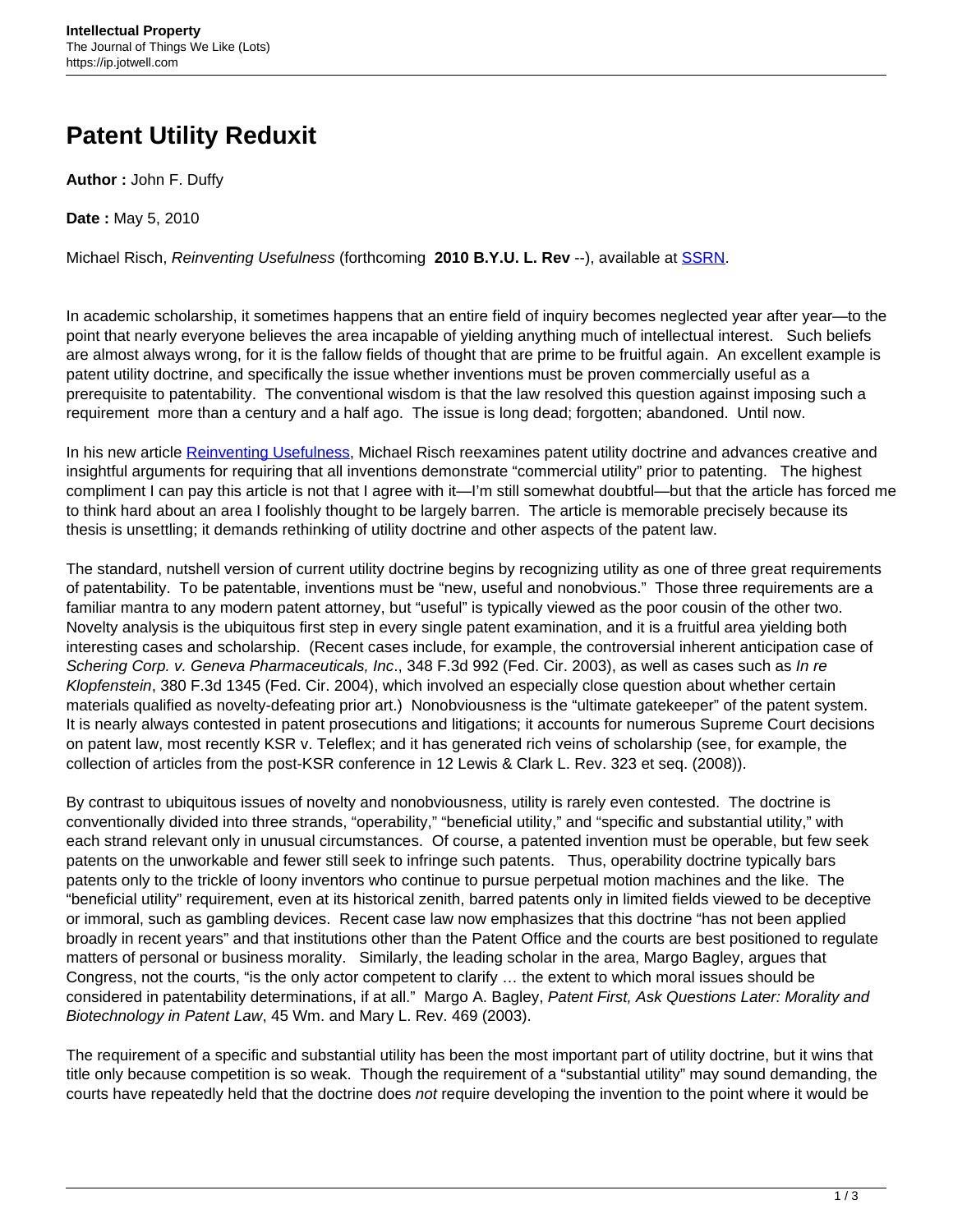"presently commercially salable in the marketplace." In re Langer, 503 F.2d 1380, 1393 (CCPA 1974). The Patent Office has expressly endorsed that view (see 66 Fed. Reg. 1092, 1094 (Jan. 5, 2001)) and emphasized that the "utility threshold is not high." In re Fisher, 421 F.3d 1365, 1370 (Fed. Cir. 2005) (summarizing the position of the Patent Office).

Against this background of nearly moribund utility doctrine comes Michael Risch's new article, which argues that patents should not issue except on proof of "commercial utility," which he defines as requiring "that a) there is a market for the invention, and that b) the invention can be manufactured at a cost sufficient to fulfill market demand." (P. 38) Risch doesn't hide that he is attempting to resurrect a position very similar to that argued by Daniel Webster, and firmly rejected by Justice Story, in a case decided nearly two centuries ago (see Lowell v. Lewis, 15 Fed. Cas. 1018 (C.C D. Mass. 1817)). Risch also candidly acknowledges that the courts have never required a commercial utility of the sort he envisions. Still, there many excellent reasons that even skeptics (like myself) should consider Risch's article carefully. I will focus on only three of them.

First, Risch unearths some fascinating history to support his view. The central piece of legislative history associated with the 1836 Patent Act—a Senate Report written by Senator John Ruggles, the primary author of the legislation—seems to be quite critical of Justice Story's lax utility requirement. (P. 35) Moreover, the relevant passages in the Report are not merely unenacted comments in a legislative report, for the 1836 Act did restore a requirement, which had been repealed in 1793, that patents should only be granted on "sufficiently useful" inventions. Patent Act of 1836, § 7, 5 Stat. 117, 120 (July 4, 1836). Risch concludes, however, that the courts "quickly gutted" this restored statutory requirement. (P. 36)

The implication of this history is that modern utility doctrine may be based on a radical form of judicial activism—willful disregard of a congressional attempt to overturn prior judicial precedent. The history is not, it should be noted, unambiguous. In one crucial passage, the Senate Report describes Justice Story's take on utility as "settled" doctrine, and the overarching focus of the Report is on the evils of the then-existing patent registration system (which included no administrative examination of patent applications), not on the evils of a lax utility doctrine. Still, the passages identified by Risch raise serious historical questions about the legitimacy of modern utility doctrine. Defenders of the status quo will have to respond.

A second reason to pay attention to Risch's article is that it may turn out to be both prescient and practical. When I first read an early draft of this paper, I had thought it interesting but completely divorced from the realities of legal doctrine. Soon thereafter, however, a split panel of the Federal Circuit decided Janssen Pharmaceutica v. Teva, 583 F.3d 1317 (Fed. Cir. 2009), which was an extremely rare decision holding a patent invalid for lack of utility in infringement litigation. The patent in Janssen disclosed a method of using a particular drug as a treatment for Alzheimer's disease. It turns out that the disclosed method was highly useful and valuable, but the court nonetheless invalidated the patent because, at the time of filing, the inventor did not have sufficient proof that the method would be useful—i.e., that it would work. Janssen seems to signal a new judicial willingness to enforce the utility requirement more stringently than in the past, and to cut back on the availability of what has been known as "prophetic patents"—patents that make accurate prophesies about technology that the inventor has not yet reduced to practice and thus not yet fully proven.

More recently, in Ariad Pharmaceuticals v. Eli Lilly, the en banc Federal Circuit articulated a view of the patent system that might very well, the court acknowledged, bar patents on "[m]uch university research." 598 F.3d 1336, 1353 (Fed. Cir. 2010) (en banc). The result, the court believed, was consistent with the "intention" of the patent system because "[p]atents are not awarded for academic theories ." Id. To prove that point, the court referred to the only modern Supreme Court case on the utility requirement, Brenner v. Manson, 383 U.S. 519, 536 (1966), which famously stated that "a patent is not a hunting license." While certainly neither Janssen nor Ariad imposes a commercial utility requirement of the sort Risch endorses, both cases push patenting away from more fundamental research work and toward the practical and commercial, and both cases rely in part on utility precedents to justify the shift.